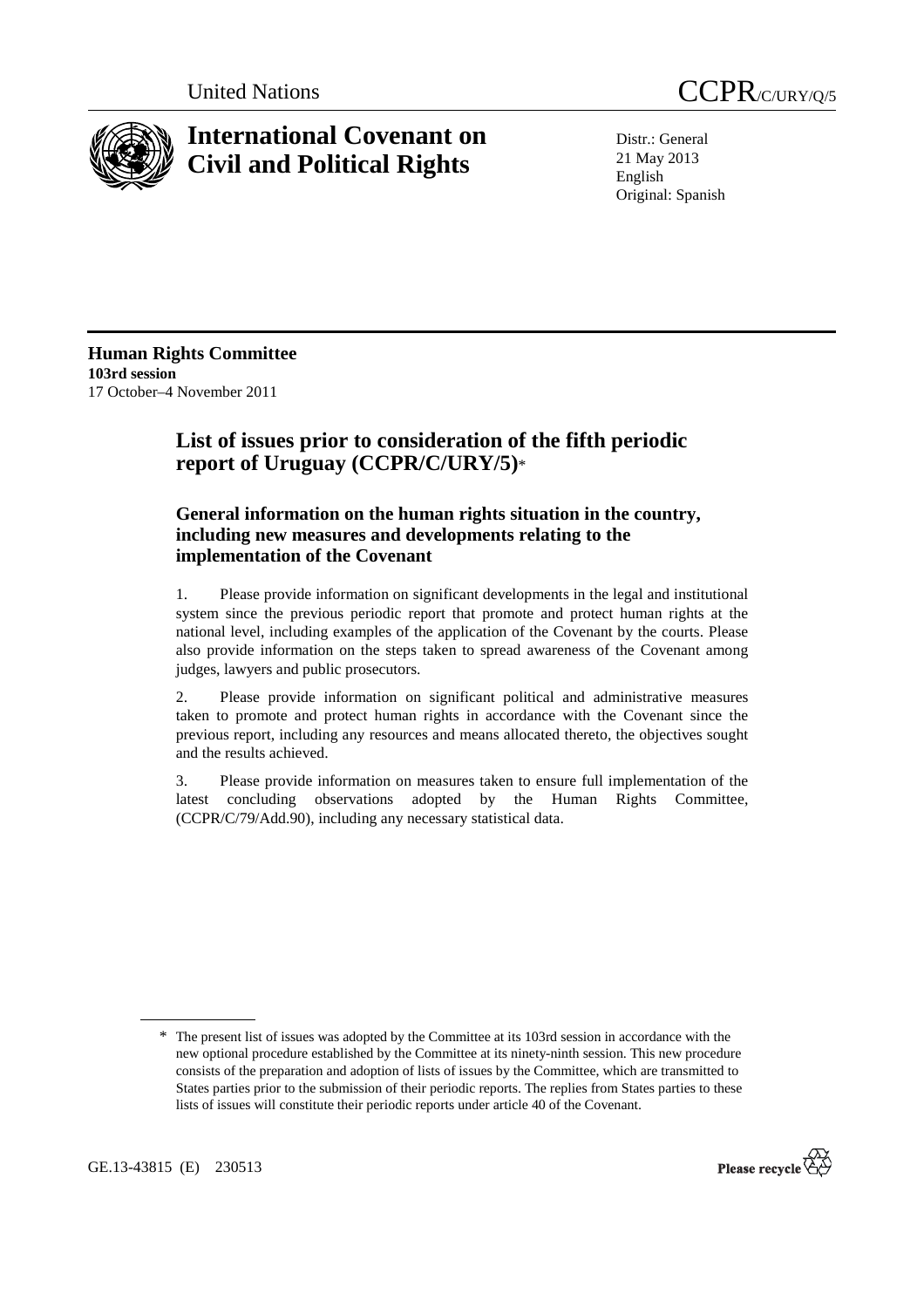### **Specific information on the implementation of articles 1 to 27 of the Covenant, including follow-up on the Committee's previous recommendations**

#### **Constitutional and legislative framework within which the Covenant is implemented (art. 2)**

4. Please provide information about the steps taken to set up a national human rights institution that may be accredited with the International Coordinating Committee of National Human Rights Institutions, in accordance with the Paris Principles (General Assembly resolution 48/134, annex).

#### **Non-discrimination, rights of minorities and equal rights (arts. 3, 25, 26 and 27)**

5. Please provide information on the measures and strategies adopted to strengthen gender equality and on legislative reforms in that respect. Please provide information on the results of the First National Plan on Equal Opportunities and Equal Rights (2007–2011) and on steps taken to foster the principle of equal access to the civil service, particularly in terms of the employment of women, their representation in positions of responsibility and equal labour rights. In particular, please provide information on measures adopted in favour of indigenous women and women of African descent.

6. Please indicate what legislative measures have been adopted to remove the provisions of the Civil Code and the Criminal Code that discriminate against women. Please also indicate what legislative reforms have been undertaken to recognize marital rape as an offence.

7. Please provide information on the measures adopted to ensure the implementation of the Standard Rules on the Equalization of Opportunities for Persons with Disabilities. In particular, please provide information on the measures taken to ensure that children with disabilities can fully exercise the rights enshrined in the Convention, and to facilitate the access of persons with disabilities to employment.

8. Please indicate what legislative reforms and concrete measures have been introduced to combat discrimination against lesbian, gay, bisexual and transsexual persons (LGBT).

#### **Right to life, prohibition of torture and other cruel, inhuman or degrading treatment or punishment (arts. 3, 6 and 7)**

9. Please provide information on the steps taken to classify torture within the internal legal system in terms which are consistent with article 7 of the Covenant and with articles 1 and 4 of the Convention against Torture and Other Cruel, Inhuman or Degrading Treatment or Punishment.

10. Please provide information on the extent of the problem of violence against women, especially domestic violence, and particularly on the legal framework available in Uruguay to combat the problem, including measures adopted to ensure the effective investigation of cases of domestic violence and the trial and punishment of perpetrators. Please indicate the results obtained from the National Plan to Combat Domestic Violence (2004–2010), and the strategies and programmes adopted in this area. Please provide information also on the training received by judges, prosecutors, police officers and health workers and on campaigns to inform women and enable them to assert their rights. Please also give details of: (a) the number of complaints received; (b) investigations completed; (c) the types of penalties inflicted; (d) compensation granted to victims; and (e) the number of safe shelters and other resources allocated to assist the victims of domestic violence.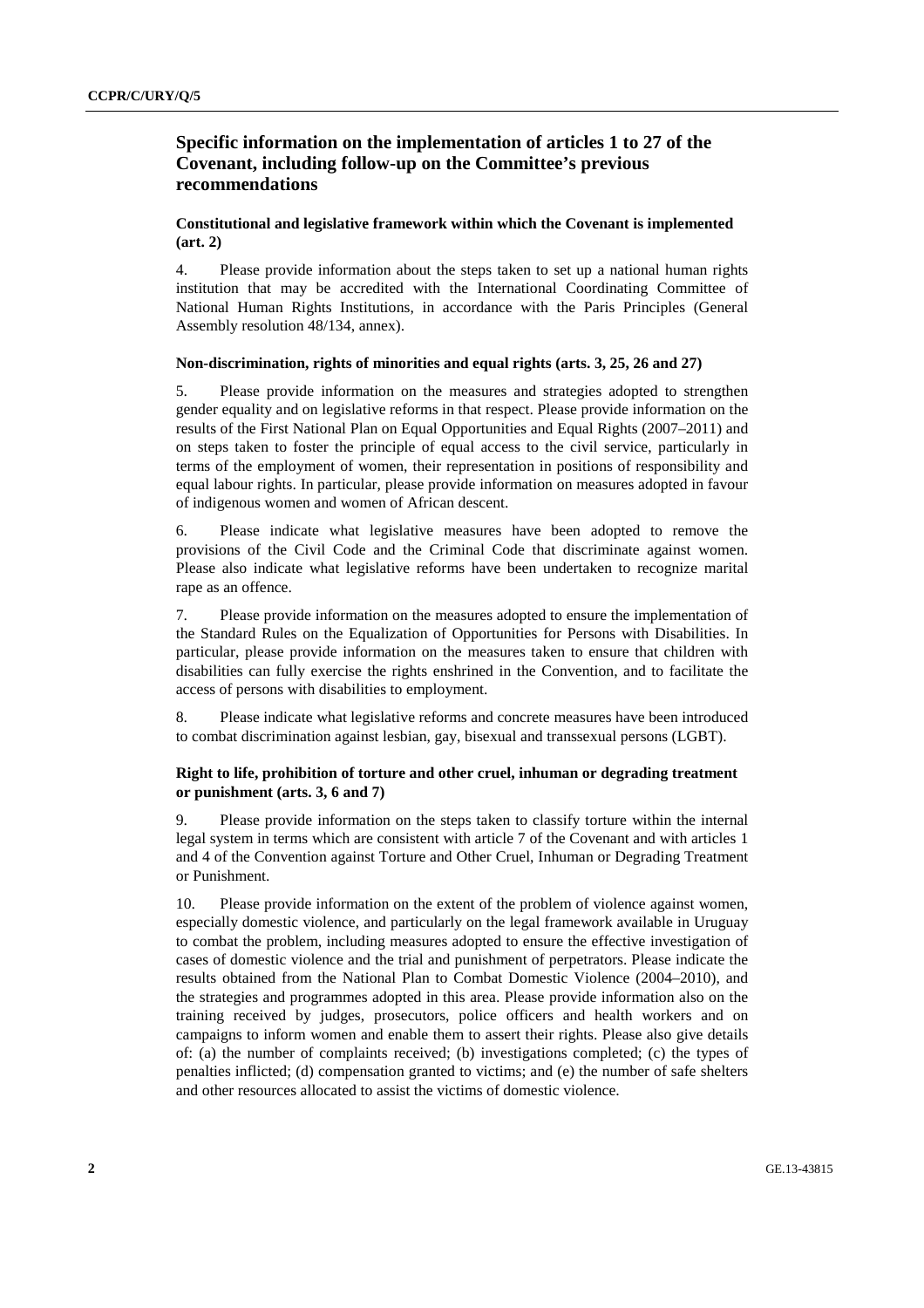#### **Elimination of slavery, servitude and forced labour, and freedom of movement (art. 8)**

11. Please provide information on the steps taken to prevent human trafficking, to bring to trial and punish the perpetrators, and to protect and rehabilitate victims and ensure their reintegration in society. Please provide statistics on the number of convictions and the type of sanctions imposed in these cases.

#### **Right to liberty and personal security and the rights of persons deprived of liberty (arts. 9 and 10)**

12. Please indicate what measures have been taken to improve conditions of detention in accordance with article 10 of the Covenant, with regard in particular to overcrowding, access to health, education programmes and work in detention centres, in respect of adults and of children and adolescents in conflict with the criminal law. Please provide information on steps taken to avoid cruel and inhuman conditions of detention, such as those observed in "Las Latas" and modules 2–4 in the Comcar prison.

13. Please indicate what measures are being taken to improve conditions in juvenile facilities, particularly in the Uruguayan Institute for Children and Adolescents (INAU), which, according to some reports, are similar to those in adult detention centres. Please also indicate the progress made in investigating alleged abuses by various officials from that institute.

14. Please provide information on measures taken to prevent torture and ill-treatment of persons deprived of liberty, including those in pretrial detention. Please indicate to the Committee the mechanisms which are available to independently investigate reports of torture and other ill-treatment made by persons deprived of their liberty.

15. Please provide information on the number of persons currently in pretrial detention, indicating how long they have been in custody.

#### **Due process and the right to recognition as a person before the law (arts. 14 and 16)**

16. Please indicate how the State intends to ensure respect for Covenant rights in the case of victims of the 1973–1985 dictatorship, in particular for the families of the victims of enforced disappearance.

17. Please provide information on the measures taken to ensure the proper functioning of family courts, and the availability of the financial and human resources, especially outside the capital.

18. Please give details of the steps taken to ensure equitable access to courts and to administrative bodies for indigenous persons and persons of African descent.

19. Please provide information on the legislative and administrative reforms that have been introduced to ensure that national and international adoptions comply with international standards in that respect.

#### **Protection of minors (arts. 23 and 24)**

20. Please provide information on the measures taken to eliminate discrimination between men and women with regard to the minimum age for marriage and ensure consistency with international standards in this regard.

21. Please provide information on the measures and strategies adopted to combat the persistence of stigmatization and discrimination against children, whether because they were born out of wedlock, or on account of their gender or ethnic origin (especially in the case of children of African descent). In particular, please give details of steps taken to ensure access to education and health services.